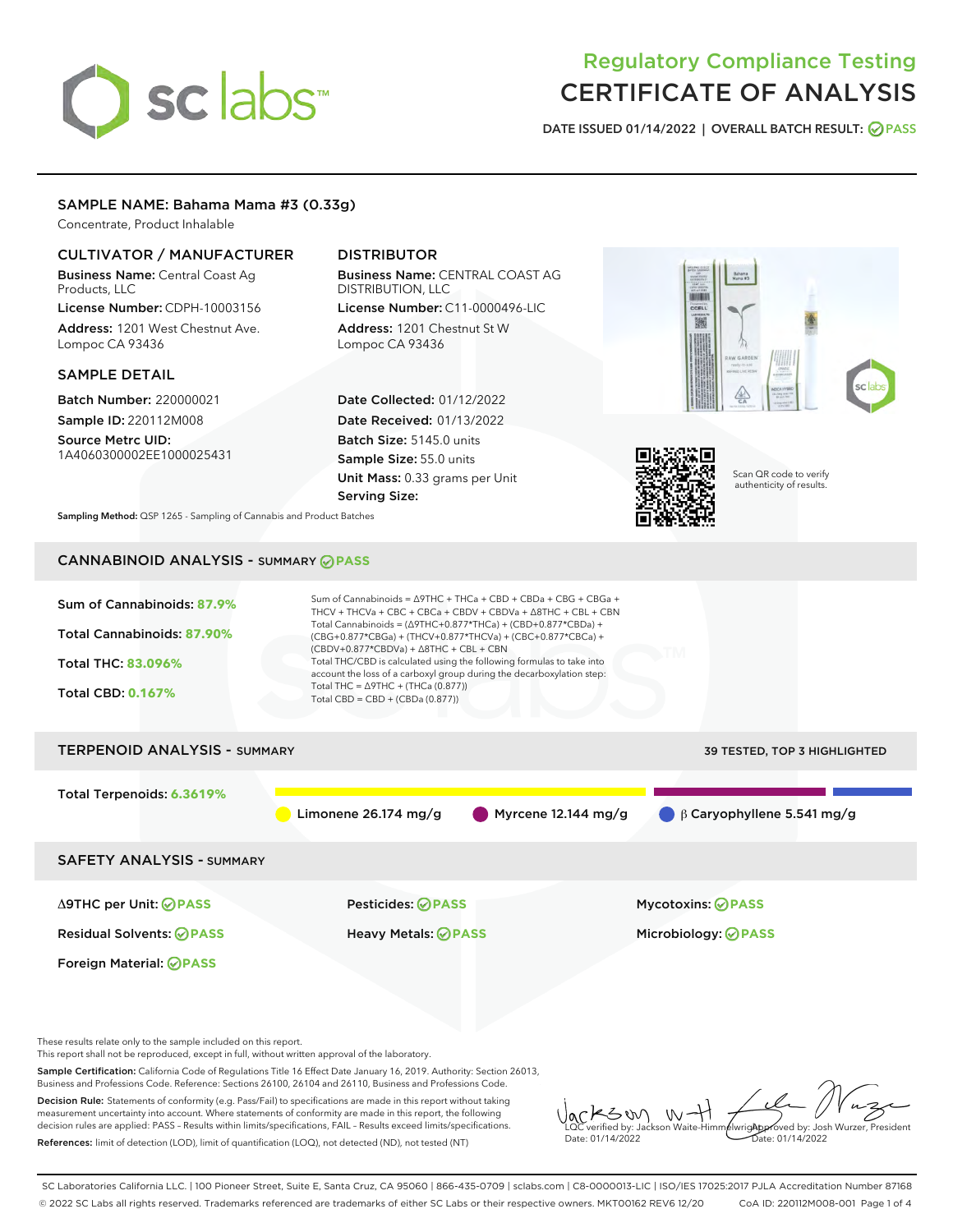



BAHAMA MAMA #3 (0.33G) | DATE ISSUED 01/14/2022 | OVERALL BATCH RESULT: 2 PASS

#### CANNABINOID TEST RESULTS - 01/13/2022 2 PASS

Tested by high-performance liquid chromatography with diode-array detection (HPLC-DAD). **Method:** QSP 1157 - Analysis of Cannabinoids by HPLC-DAD

#### TOTAL CANNABINOIDS: **87.90%**

Total Cannabinoids (Total THC) + (Total CBD) + (Total CBG) + (Total THCV) + (Total CBC) + (Total CBDV) + ∆8THC + CBL + CBN

TOTAL THC: **83.096%** Total THC (∆9THC+0.877\*THCa)

TOTAL CBD: **0.167%**

Total CBD (CBD+0.877\*CBDa)

TOTAL CBG: 3.902% Total CBG (CBG+0.877\*CBGa)

TOTAL THCV: 0.38% Total THCV (THCV+0.877\*THCVa)

TOTAL CBC: ND Total CBC (CBC+0.877\*CBCa)

TOTAL CBDV: ND Total CBDV (CBDV+0.877\*CBDVa)

| <b>COMPOUND</b>  | LOD/LOQ<br>(mg/g)          | <b>MEASUREMENT</b><br><b>UNCERTAINTY</b><br>(mg/g) | <b>RESULT</b><br>(mg/g) | <b>RESULT</b><br>(%) |
|------------------|----------------------------|----------------------------------------------------|-------------------------|----------------------|
| <b>A9THC</b>     | 0.06 / 0.26                | ±28.585                                            | 830.96                  | 83.096               |
| <b>CBG</b>       | 0.06/0.19                  | ±1.537                                             | 39.02                   | 3.902                |
| <b>THCV</b>      | 0.1/0.2                    | ±0.19                                              | 3.8                     | 0.38                 |
| $\triangle$ 8THC | 0.1/0.4                    | ±0.15                                              | 1.9                     | 0.19                 |
| <b>CBN</b>       | 0.1/0.3                    | ±0.11                                              | 1.7                     | 0.17                 |
| <b>CBD</b>       | 0.07/0.29                  | ±0.077                                             | 1.67                    | 0.167                |
| <b>THCa</b>      | 0.05/0.14                  | N/A                                                | <b>ND</b>               | <b>ND</b>            |
| <b>THCVa</b>     | 0.07/0.20                  | N/A                                                | <b>ND</b>               | <b>ND</b>            |
| <b>CBDa</b>      | 0.02/0.19                  | N/A                                                | <b>ND</b>               | <b>ND</b>            |
| <b>CBDV</b>      | 0.04 / 0.15                | N/A                                                | <b>ND</b>               | <b>ND</b>            |
| <b>CBDVa</b>     | 0.03/0.53                  | N/A                                                | <b>ND</b>               | <b>ND</b>            |
| <b>CBGa</b>      | 0.1/0.2                    | N/A                                                | <b>ND</b>               | <b>ND</b>            |
| <b>CBL</b>       | 0.06/0.24                  | N/A                                                | <b>ND</b>               | <b>ND</b>            |
| <b>CBC</b>       | 0.2 / 0.5                  | N/A                                                | <b>ND</b>               | <b>ND</b>            |
| <b>CBCa</b>      | 0.07/0.28                  | N/A                                                | <b>ND</b>               | <b>ND</b>            |
|                  | <b>SUM OF CANNABINOIDS</b> |                                                    | 879.0 mg/g              | 87.9%                |

#### **UNIT MASS: 0.33 grams per Unit**

| ∆9THC per Unit                        | 1100 per-package limit | 274.22 mg/unit | <b>PASS</b> |
|---------------------------------------|------------------------|----------------|-------------|
| <b>Total THC per Unit</b>             |                        | 274.22 mg/unit |             |
| <b>CBD</b> per Unit                   |                        | $0.55$ mg/unit |             |
| <b>Total CBD per Unit</b>             |                        | $0.55$ mg/unit |             |
| Sum of Cannabinoids<br>per Unit       |                        | 290.1 mg/unit  |             |
| <b>Total Cannabinoids</b><br>per Unit |                        | 290.2 mg/unit  |             |

| <b>COMPOUND</b>        | LOD/LOQ<br>(mg/g) | <b>MEASUREMENT</b><br><b>UNCERTAINTY</b><br>(mg/g) | <b>RESULT</b><br>(mg/g)                         | <b>RESULT</b><br>(%) |
|------------------------|-------------------|----------------------------------------------------|-------------------------------------------------|----------------------|
| Limonene               | 0.005 / 0.016     | ±0.3743                                            | 26.174                                          | 2.6174               |
| <b>Myrcene</b>         | 0.008 / 0.025     | ±0.1567                                            | 12.144                                          | 1.2144               |
| B Caryophyllene        | 0.004 / 0.012     | ±0.1973                                            | 5.541                                           | 0.5541               |
| $\alpha$ Pinene        | 0.005 / 0.017     | ±0.0427                                            | 4.965                                           | 0.4965               |
| $\beta$ Pinene         | 0.004 / 0.014     | ±0.0486                                            | 4.223                                           | 0.4223               |
| Ocimene                | 0.011 / 0.038     | ±0.0907                                            | 2.825                                           | 0.2825               |
| Fenchol                | 0.010 / 0.034     | ±0.0572                                            | 1.478                                           | 0.1478               |
| Linalool               | 0.009 / 0.032     | ±0.0468                                            | 1.231                                           | 0.1231               |
| $\alpha$ Humulene      | 0.009 / 0.029     | ±0.0389                                            | 1.213                                           | 0.1213               |
| Terpineol              | 0.016 / 0.055     | ±0.0511                                            | 0.832                                           | 0.0832               |
| trans-ß-Farnesene      | 0.008 / 0.025     | ±0.0286                                            | 0.807                                           | 0.0807               |
| Terpinolene            | 0.008 / 0.026     | ±0.0121                                            | 0.590                                           | 0.0590               |
| Camphene               | 0.005 / 0.015     | ±0.0062                                            | 0.538                                           | 0.0538               |
| Fenchone               | 0.009 / 0.028     | ±0.0091                                            | 0.314                                           | 0.0314               |
| <b>Borneol</b>         | 0.005 / 0.016     | ±0.0103                                            | 0.245                                           | 0.0245               |
| $\alpha$ Bisabolol     | 0.008 / 0.026     | ±0.0063                                            | 0.118                                           | 0.0118               |
| $\alpha$ Cedrene       | 0.005 / 0.016     | ±0.0025                                            | 0.084                                           | 0.0084               |
| Nerolidol              | 0.009 / 0.028     | ±0.0046                                            | 0.073                                           | 0.0073               |
| $\gamma$ Terpinene     | 0.006 / 0.018     | ±0.0009                                            | 0.053                                           | 0.0053               |
| $\alpha$ Terpinene     | 0.005 / 0.017     | ±0.0006                                            | 0.038                                           | 0.0038               |
| Valencene              | 0.009 / 0.030     | ±0.0025                                            | 0.037                                           | 0.0037               |
| Caryophyllene<br>Oxide | 0.010 / 0.033     | ±0.0017                                            | 0.037                                           | 0.0037               |
| Guaiol                 | 0.009 / 0.030     | ±0.0016                                            | 0.033                                           | 0.0033               |
| $\alpha$ Phellandrene  | 0.006 / 0.020     | ±0.0004                                            | 0.026                                           | 0.0026               |
| 3 Carene               | 0.005 / 0.018     | N/A                                                | <loq< th=""><th><loq< th=""></loq<></th></loq<> | <loq< th=""></loq<>  |
| p-Cymene               | 0.005 / 0.016     | N/A                                                | <loq< th=""><th><loq< th=""></loq<></th></loq<> | <loq< th=""></loq<>  |
| Sabinene Hydrate       | 0.006 / 0.022     | N/A                                                | <loq< th=""><th><loq< th=""></loq<></th></loq<> | <loq< th=""></loq<>  |
| Sabinene               | 0.004 / 0.014     | N/A                                                | <b>ND</b>                                       | ND                   |
| Eucalyptol             | 0.006 / 0.018     | N/A                                                | <b>ND</b>                                       | <b>ND</b>            |
| (-)-Isopulegol         | 0.005 / 0.016     | N/A                                                | <b>ND</b>                                       | ND                   |
| Camphor                | 0.006 / 0.019     | N/A                                                | ND                                              | ND                   |
| Isoborneol             | 0.004 / 0.012     | N/A                                                | <b>ND</b>                                       | ND                   |
| Menthol                | 0.008 / 0.025     | N/A                                                | <b>ND</b>                                       | <b>ND</b>            |
| Nerol                  | 0.003 / 0.011     | N/A                                                | <b>ND</b>                                       | ND                   |
| Citronellol            | 0.003 / 0.010     | N/A                                                | ND                                              | ND                   |
| R-(+)-Pulegone         | 0.003 / 0.011     | N/A                                                | <b>ND</b>                                       | <b>ND</b>            |
| Geraniol               | 0.002 / 0.007     | N/A                                                | <b>ND</b>                                       | ND                   |
| <b>Geranyl Acetate</b> | 0.004 / 0.014     | N/A                                                | ND                                              | ND                   |
| Cedrol                 | 0.008 / 0.027     | N/A                                                | <b>ND</b>                                       | <b>ND</b>            |

TOTAL TERPENOIDS 63.619 mg/g 6.3619%

SC Laboratories California LLC. | 100 Pioneer Street, Suite E, Santa Cruz, CA 95060 | 866-435-0709 | sclabs.com | C8-0000013-LIC | ISO/IES 17025:2017 PJLA Accreditation Number 87168 © 2022 SC Labs all rights reserved. Trademarks referenced are trademarks of either SC Labs or their respective owners. MKT00162 REV6 12/20 CoA ID: 220112M008-001 Page 2 of 4

# TERPENOID TEST RESULTS - 01/14/2022

Terpene analysis utilizing gas chromatography-flame ionization detection (GC-FID). **Method:** QSP 1192 - Analysis of Terpenoids by GC-FID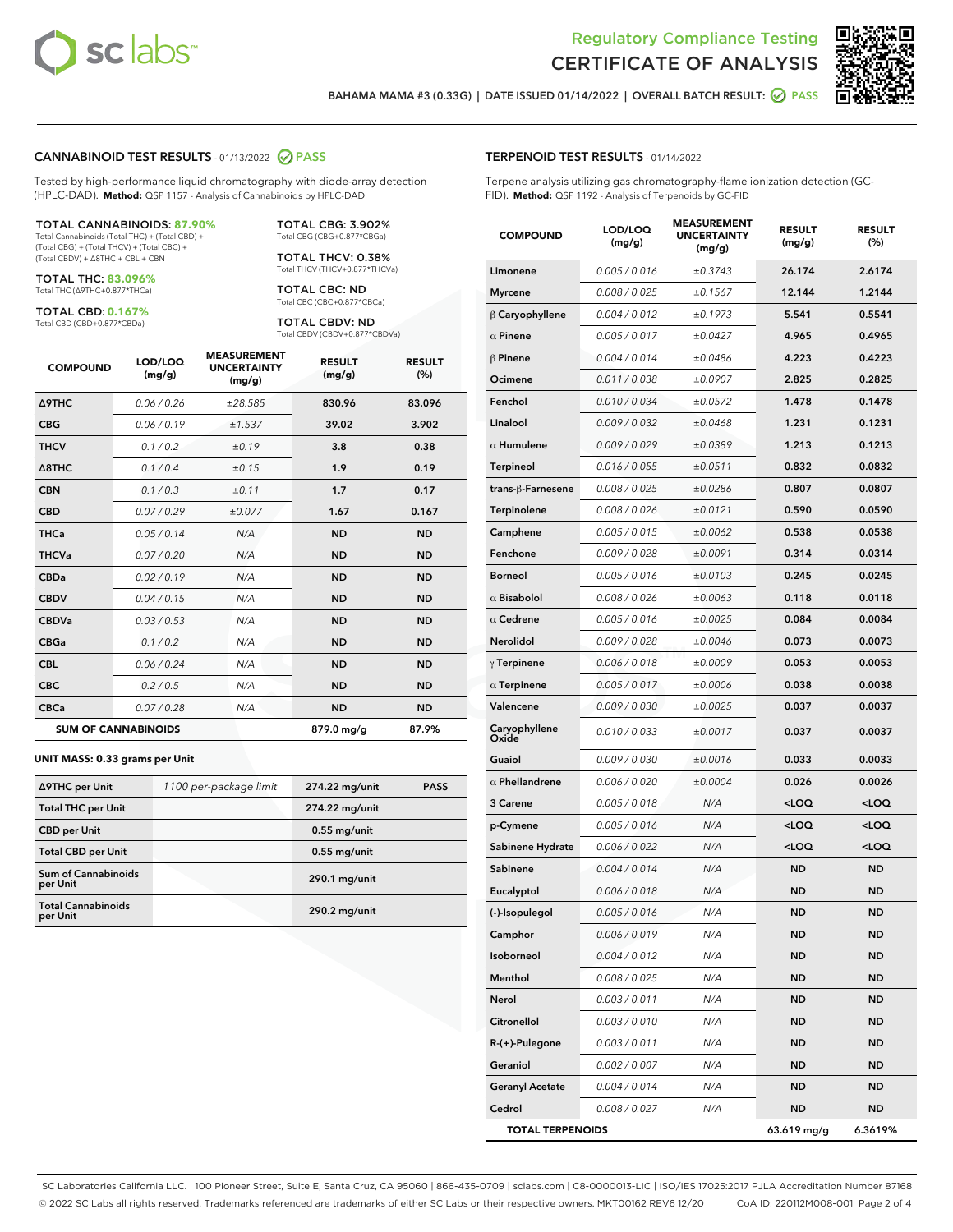



BAHAMA MAMA #3 (0.33G) | DATE ISSUED 01/14/2022 | OVERALL BATCH RESULT: @ PASS

# CATEGORY 1 PESTICIDE TEST RESULTS - 01/14/2022 2 PASS

Pesticide and plant growth regulator analysis utilizing high-performance liquid chromatography-mass spectrometry (HPLC-MS) or gas chromatography-mass spectrometry (GC-MS). \*GC-MS utilized where indicated. **Method:** QSP 1212 - Analysis of Pesticides and Mycotoxins by LC-MS or QSP 1213 - Analysis of Pesticides by GC-MS

| <b>COMPOUND</b>             | LOD/LOQ<br>$(\mu g/g)$ | <b>ACTION</b><br><b>LIMIT</b><br>$(\mu g/g)$ | <b>MEASUREMENT</b><br><b>UNCERTAINTY</b><br>$(\mu g/g)$ | <b>RESULT</b><br>$(\mu g/g)$ | <b>RESULT</b> |
|-----------------------------|------------------------|----------------------------------------------|---------------------------------------------------------|------------------------------|---------------|
| Aldicarb                    | 0.03/0.08              | $>$ LOD                                      | N/A                                                     | <b>ND</b>                    | <b>PASS</b>   |
| Carbofuran                  | 0.02 / 0.05            | $\ge$ LOD                                    | N/A                                                     | <b>ND</b>                    | <b>PASS</b>   |
| Chlordane*                  | 0.03/0.08              | $>$ LOD                                      | N/A                                                     | <b>ND</b>                    | <b>PASS</b>   |
| Chlorfenapyr*               | 0.03/0.10              | $\ge$ LOD                                    | N/A                                                     | <b>ND</b>                    | <b>PASS</b>   |
| Chlorpyrifos                | 0.02 / 0.06            | $\ge$ LOD                                    | N/A                                                     | <b>ND</b>                    | <b>PASS</b>   |
| Coumaphos                   | 0.02 / 0.07            | $\ge$ LOD                                    | N/A                                                     | <b>ND</b>                    | <b>PASS</b>   |
| Daminozide                  | 0.02 / 0.07            | $\ge$ LOD                                    | N/A                                                     | <b>ND</b>                    | <b>PASS</b>   |
| <b>DDVP</b><br>(Dichlorvos) | 0.03/0.09              | $\ge$ LOD                                    | N/A                                                     | <b>ND</b>                    | <b>PASS</b>   |
| <b>Dimethoate</b>           | 0.03 / 0.08            | $\ge$ LOD                                    | N/A                                                     | <b>ND</b>                    | <b>PASS</b>   |
| Ethoprop(hos)               | 0.03/0.10              | $\ge$ LOD                                    | N/A                                                     | <b>ND</b>                    | <b>PASS</b>   |
| Etofenprox                  | 0.02 / 0.06            | $\ge$ LOD                                    | N/A                                                     | <b>ND</b>                    | <b>PASS</b>   |
| Fenoxycarb                  | 0.03 / 0.08            | $\ge$ LOD                                    | N/A                                                     | <b>ND</b>                    | <b>PASS</b>   |
| Fipronil                    | 0.03/0.08              | $>$ LOD                                      | N/A                                                     | <b>ND</b>                    | <b>PASS</b>   |
| Imazalil                    | 0.02 / 0.06            | $\ge$ LOD                                    | N/A                                                     | <b>ND</b>                    | <b>PASS</b>   |
| Methiocarb                  | 0.02 / 0.07            | $\ge$ LOD                                    | N/A                                                     | <b>ND</b>                    | <b>PASS</b>   |
| Methyl<br>parathion         | 0.03/0.10              | $\ge$ LOD                                    | N/A                                                     | <b>ND</b>                    | <b>PASS</b>   |
| <b>Mevinphos</b>            | 0.03/0.09              | $\ge$ LOD                                    | N/A                                                     | <b>ND</b>                    | <b>PASS</b>   |
| Paclobutrazol               | 0.02 / 0.05            | $>$ LOD                                      | N/A                                                     | <b>ND</b>                    | <b>PASS</b>   |
| Propoxur                    | 0.03/0.09              | $\ge$ LOD                                    | N/A                                                     | <b>ND</b>                    | <b>PASS</b>   |
| Spiroxamine                 | 0.03 / 0.08            | $\ge$ LOD                                    | N/A                                                     | <b>ND</b>                    | <b>PASS</b>   |
| Thiacloprid                 | 0.03/0.10              | $\ge$ LOD                                    | N/A                                                     | <b>ND</b>                    | <b>PASS</b>   |

# CATEGORY 2 PESTICIDE TEST RESULTS - 01/14/2022 2 PASS

| <b>COMPOUND</b>          | LOD/LOO<br>$(\mu g/g)$ | <b>ACTION</b><br>LIMIT<br>$(\mu g/g)$ | <b>MEASUREMENT</b><br><b>UNCERTAINTY</b><br>$(\mu g/g)$ | <b>RESULT</b><br>$(\mu g/g)$ | <b>RESULT</b> |  |
|--------------------------|------------------------|---------------------------------------|---------------------------------------------------------|------------------------------|---------------|--|
| Abamectin                | 0.03/0.10              | 0.1                                   | N/A                                                     | <b>ND</b>                    | <b>PASS</b>   |  |
| Acephate                 | 0.02/0.07              | 0.1                                   | N/A                                                     | <b>ND</b>                    | <b>PASS</b>   |  |
| Acequinocyl              | 0.02/0.07              | 0.1                                   | N/A                                                     | <b>ND</b>                    | <b>PASS</b>   |  |
| Acetamiprid              | 0.02/0.05              | 0.1                                   | N/A                                                     | <b>ND</b>                    | <b>PASS</b>   |  |
| Azoxystrobin             | 0.02/0.07              | 0.1                                   | N/A                                                     | <b>ND</b>                    | <b>PASS</b>   |  |
| <b>Bifenazate</b>        | 0.01 / 0.04            | 0.1                                   | N/A                                                     | <b>ND</b>                    | <b>PASS</b>   |  |
| <b>Bifenthrin</b>        | 0.02/0.05              | 3                                     | N/A                                                     | <b>ND</b>                    | <b>PASS</b>   |  |
| <b>Boscalid</b>          | 0.03/0.09              | 0.1                                   | N/A                                                     | <b>ND</b>                    | <b>PASS</b>   |  |
| Captan                   | 0.19/0.57              | 0.7                                   | N/A                                                     | <b>ND</b>                    | <b>PASS</b>   |  |
| Carbaryl                 | 0.02/0.06              | 0.5                                   | N/A                                                     | <b>ND</b>                    | <b>PASS</b>   |  |
| Chlorantranilip-<br>role | 0.04/0.12              | 10                                    | N/A                                                     | <b>ND</b>                    | <b>PASS</b>   |  |
| Clofentezine             | 0.03/0.09              | 0.1                                   | N/A                                                     | <b>ND</b>                    | <b>PASS</b>   |  |

| <b>COMPOUND</b>               | LOD/LOQ<br>$(\mu g/g)$ | <b>ACTION</b><br>LIMIT<br>(µg/g) | <b>MEASUREMENT</b><br><b>UNCERTAINTY</b><br>(µg/g) | <b>RESULT</b><br>$(\mu g/g)$ | <b>RESULT</b> |
|-------------------------------|------------------------|----------------------------------|----------------------------------------------------|------------------------------|---------------|
| Cyfluthrin                    | 0.12 / 0.38            | $\overline{2}$                   | N/A                                                | <b>ND</b>                    | <b>PASS</b>   |
| Cypermethrin                  | 0.11/0.32              | 1                                | N/A                                                | <b>ND</b>                    | <b>PASS</b>   |
| Diazinon                      | 0.02 / 0.05            | 0.1                              | N/A                                                | <b>ND</b>                    | <b>PASS</b>   |
| Dimethomorph                  | 0.03 / 0.09            | $\overline{2}$                   | N/A                                                | <b>ND</b>                    | <b>PASS</b>   |
| Etoxazole                     | 0.02 / 0.06            | 0.1                              | N/A                                                | <b>ND</b>                    | <b>PASS</b>   |
| Fenhexamid                    | 0.03 / 0.09            | 0.1                              | N/A                                                | <b>ND</b>                    | <b>PASS</b>   |
| Fenpyroximate                 | 0.02 / 0.06            | 0.1                              | N/A                                                | <b>ND</b>                    | <b>PASS</b>   |
| Flonicamid                    | 0.03 / 0.10            | 0.1                              | N/A                                                | <b>ND</b>                    | <b>PASS</b>   |
| Fludioxonil                   | 0.03 / 0.10            | 0.1                              | N/A                                                | <b>ND</b>                    | <b>PASS</b>   |
| Hexythiazox                   | 0.02 / 0.07            | 0.1                              | N/A                                                | <b>ND</b>                    | <b>PASS</b>   |
| Imidacloprid                  | 0.04 / 0.11            | 5                                | N/A                                                | <b>ND</b>                    | <b>PASS</b>   |
| Kresoxim-methyl               | 0.02 / 0.07            | 0.1                              | N/A                                                | <b>ND</b>                    | <b>PASS</b>   |
| Malathion                     | 0.03 / 0.09            | 0.5                              | N/A                                                | <b>ND</b>                    | <b>PASS</b>   |
| Metalaxyl                     | 0.02 / 0.07            | $\overline{c}$                   | N/A                                                | <b>ND</b>                    | <b>PASS</b>   |
| Methomyl                      | 0.03 / 0.10            | 1                                | N/A                                                | <b>ND</b>                    | <b>PASS</b>   |
| Myclobutanil                  | 0.03 / 0.09            | 0.1                              | N/A                                                | <b>ND</b>                    | <b>PASS</b>   |
| Naled                         | 0.02 / 0.07            | 0.1                              | N/A                                                | <b>ND</b>                    | <b>PASS</b>   |
| Oxamyl                        | 0.04 / 0.11            | 0.5                              | N/A                                                | ND                           | <b>PASS</b>   |
| Pentachloronitro-<br>benzene* | 0.03 / 0.09            | 0.1                              | N/A                                                | <b>ND</b>                    | <b>PASS</b>   |
| Permethrin                    | 0.04 / 0.12            | 0.5                              | N/A                                                | <b>ND</b>                    | <b>PASS</b>   |
| Phosmet                       | 0.03 / 0.10            | 0.1                              | N/A                                                | <b>ND</b>                    | <b>PASS</b>   |
| Piperonylbu-<br>toxide        | 0.02 / 0.07            | 3                                | N/A                                                | <b>ND</b>                    | <b>PASS</b>   |
| Prallethrin                   | 0.03 / 0.08            | 0.1                              | N/A                                                | <b>ND</b>                    | <b>PASS</b>   |
| Propiconazole                 | 0.02 / 0.07            | 0.1                              | N/A                                                | <b>ND</b>                    | <b>PASS</b>   |
| Pyrethrins                    | 0.04 / 0.12            | 0.5                              | N/A                                                | <b>ND</b>                    | <b>PASS</b>   |
| Pyridaben                     | 0.02 / 0.07            | 0.1                              | N/A                                                | <b>ND</b>                    | <b>PASS</b>   |
| Spinetoram                    | 0.02 / 0.07            | 0.1                              | N/A                                                | <b>ND</b>                    | <b>PASS</b>   |
| Spinosad                      | 0.02 / 0.07            | 0.1                              | N/A                                                | <b>ND</b>                    | <b>PASS</b>   |
| Spiromesifen                  | 0.02 / 0.05            | 0.1                              | N/A                                                | ND                           | <b>PASS</b>   |
| Spirotetramat                 | 0.02 / 0.06            | 0.1                              | N/A                                                | <b>ND</b>                    | <b>PASS</b>   |
| Tebuconazole                  | 0.02 / 0.07            | 0.1                              | N/A                                                | <b>ND</b>                    | <b>PASS</b>   |
| Thiamethoxam                  | 0.03 / 0.10            | 5                                | N/A                                                | <b>ND</b>                    | <b>PASS</b>   |
| Trifloxystrobin               | 0.03 / 0.08            | 0.1                              | N/A                                                | <b>ND</b>                    | <b>PASS</b>   |

SC Laboratories California LLC. | 100 Pioneer Street, Suite E, Santa Cruz, CA 95060 | 866-435-0709 | sclabs.com | C8-0000013-LIC | ISO/IES 17025:2017 PJLA Accreditation Number 87168 © 2022 SC Labs all rights reserved. Trademarks referenced are trademarks of either SC Labs or their respective owners. MKT00162 REV6 12/20 CoA ID: 220112M008-001 Page 3 of 4